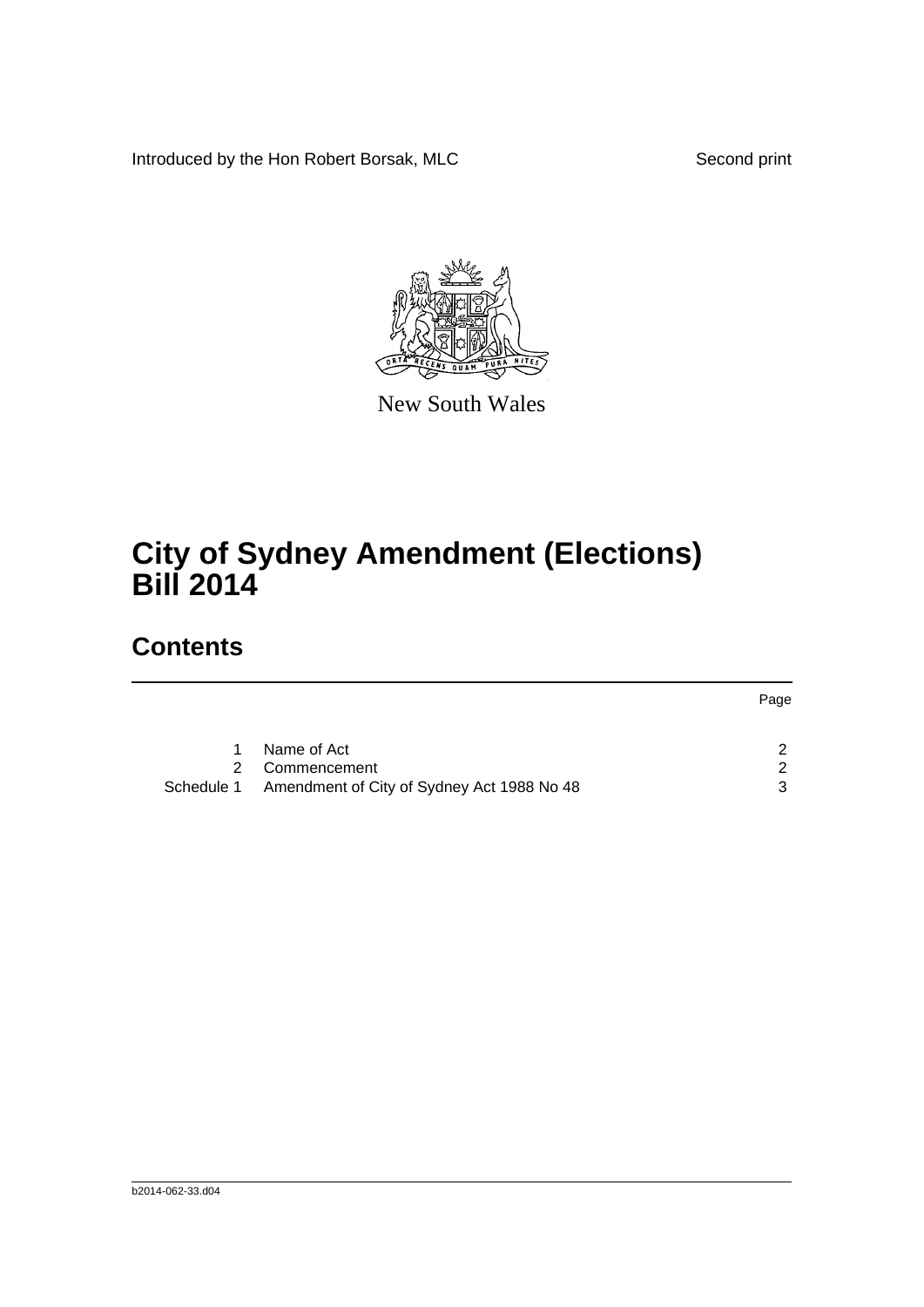*This PUBLIC BILL, originated in the LEGISLATIVE COUNCIL and, having this day passed, is now ready for presentation to the LEGISLATIVE ASSEMBLY for its concurrence.*

*Legislative Council*

*Clerk of the Parliaments.*



New South Wales

# **City of Sydney Amendment (Elections) Bill 2014**

Act No , 2014

### **A Bill for**

An Act to amend the *City of Sydney Act 1988* to make further provision in relation to elections for the Council of the City of Sydney; and for other purposes.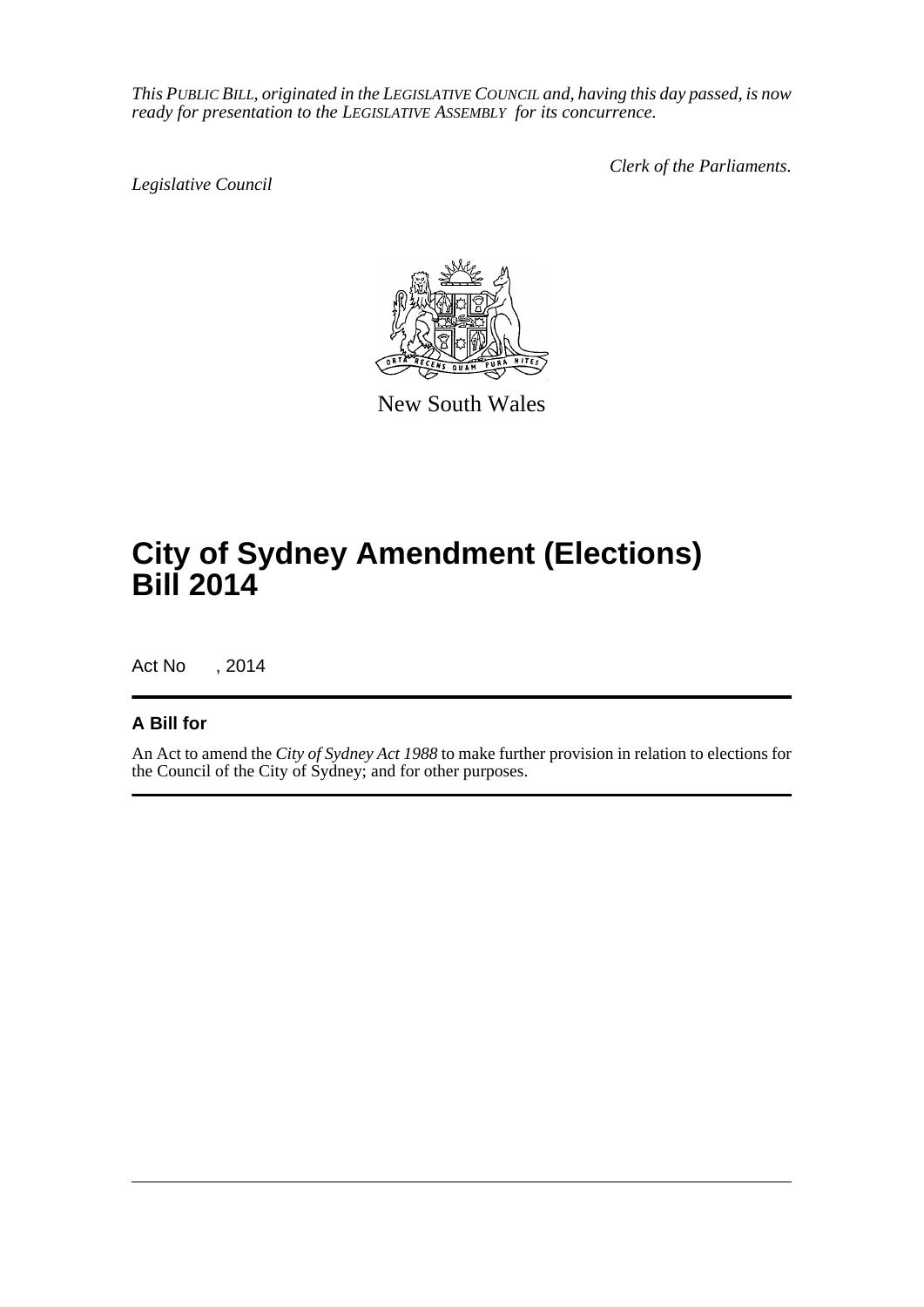<span id="page-2-1"></span><span id="page-2-0"></span>

| The Legislature of New South Wales enacts:                           |               |
|----------------------------------------------------------------------|---------------|
| Name of Act                                                          | $\mathcal{P}$ |
| This Act is the City of Sydney Amendment (Elections) Act 2014.       | 3             |
| <b>Commencement</b>                                                  | 4             |
| This Act commences on a day or days to be appointed by proclamation. | 5             |
|                                                                      |               |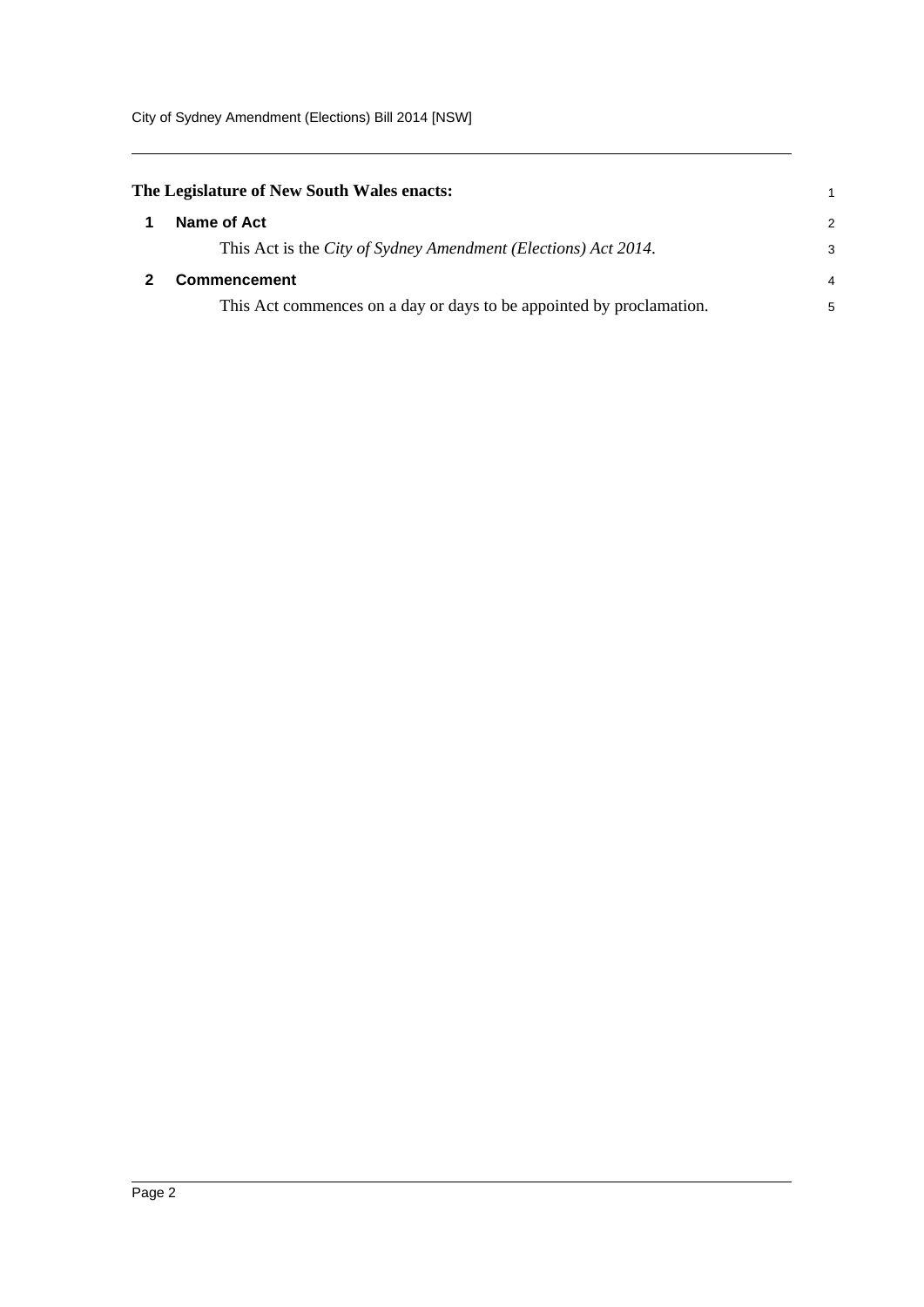|       | <b>Schedule 1</b>                                                     |            | Amendment of City of Sydney Act 1988 No 48                                                                                                                                                                                                                                                                                                                                                                                                                                                                                                                                                                         | $\mathbf{1}$                                 |  |
|-------|-----------------------------------------------------------------------|------------|--------------------------------------------------------------------------------------------------------------------------------------------------------------------------------------------------------------------------------------------------------------------------------------------------------------------------------------------------------------------------------------------------------------------------------------------------------------------------------------------------------------------------------------------------------------------------------------------------------------------|----------------------------------------------|--|
| [1]   | <b>Section 4 Definitions</b>                                          |            |                                                                                                                                                                                                                                                                                                                                                                                                                                                                                                                                                                                                                    | $\overline{2}$                               |  |
|       |                                                                       |            | Insert in alphabetical order in section $4(1)$ :                                                                                                                                                                                                                                                                                                                                                                                                                                                                                                                                                                   | 3                                            |  |
|       | <i>general manager</i> means the general manager of the City Council. |            |                                                                                                                                                                                                                                                                                                                                                                                                                                                                                                                                                                                                                    |                                              |  |
| $[2]$ | <b>Section 14 Definitions</b>                                         |            |                                                                                                                                                                                                                                                                                                                                                                                                                                                                                                                                                                                                                    | 5                                            |  |
|       |                                                                       |            | Insert ", subject to subsections $(1AA)$ , $(3)$ and $(4)$ " after "means" in section 14 $(1)$ (a).                                                                                                                                                                                                                                                                                                                                                                                                                                                                                                                | 6                                            |  |
| $[3]$ | Section 14 (1) (b) and (c)                                            |            |                                                                                                                                                                                                                                                                                                                                                                                                                                                                                                                                                                                                                    | $\overline{7}$                               |  |
|       |                                                                       |            | Omit "\$5,000" wherever occurring. Insert instead "\$4,000".                                                                                                                                                                                                                                                                                                                                                                                                                                                                                                                                                       | 8                                            |  |
| [4]   | Section 14 (1) (e)                                                    |            |                                                                                                                                                                                                                                                                                                                                                                                                                                                                                                                                                                                                                    | 9                                            |  |
|       |                                                                       |            | Omit the paragraph. Insert instead:                                                                                                                                                                                                                                                                                                                                                                                                                                                                                                                                                                                | 10                                           |  |
|       |                                                                       | (e)        | <i>rateable land</i> includes all land in the City of Sydney on which any rate<br>is leviable or levied under the Principal Act, but does not include a<br>utility lot within the meaning of the Strata Schemes Management<br>Act 1996,                                                                                                                                                                                                                                                                                                                                                                            | 11<br>12<br>13<br>14                         |  |
|       |                                                                       |            | Note. Utility lot is defined in the Strata Schemes Management Act 1996 to be<br>a lot designed to be used primarily for storage or accommodation of boats,<br>motor vehicles or goods and not for human occupation as a residence, office,<br>shop or the like.                                                                                                                                                                                                                                                                                                                                                    | 15<br>16<br>17<br>18                         |  |
| [5]   | Section 14 (1) (f) (i)                                                |            |                                                                                                                                                                                                                                                                                                                                                                                                                                                                                                                                                                                                                    | 19                                           |  |
|       |                                                                       |            | Omit "the claim for enrolment". Insert instead "that determination".                                                                                                                                                                                                                                                                                                                                                                                                                                                                                                                                               | 20                                           |  |
| [6]   | Section 14 (1AA)-(3A)                                                 |            |                                                                                                                                                                                                                                                                                                                                                                                                                                                                                                                                                                                                                    | 21                                           |  |
|       |                                                                       |            | Omit section $14 (1A)–(3)$ . Insert instead:                                                                                                                                                                                                                                                                                                                                                                                                                                                                                                                                                                       | 22                                           |  |
|       | (1AA)                                                                 |            | If the joint owners of any rateable land under subsection $(1)$ $(a)$ consist of 3 or<br>more natural persons, only 2 of those natural persons may be owners of the<br>rateable land for the purposes of this Division.                                                                                                                                                                                                                                                                                                                                                                                            | 23<br>24<br>25                               |  |
|       | (1A)                                                                  |            | If the joint rate paying lessees of any rateable land under subsection $(1)$ (b)<br>consist of 3 or more natural persons, only 2 of those natural persons may be<br>rate paying lessees of the rateable land for the purposes of this Division.                                                                                                                                                                                                                                                                                                                                                                    | 26<br>27<br>28                               |  |
|       | (2)                                                                   |            | If the joint occupiers of any rateable land under subsection $(1)$ (c) consist of 3<br>or more natural persons, only 2 of those natural persons may be occupiers of<br>the rateable land for the purposes of this Division.                                                                                                                                                                                                                                                                                                                                                                                        | 29<br>30<br>31                               |  |
|       | (3)                                                                   |            | If, because of the operation of subsection $(1AA)$ , $(1A)$ or $(2)$ , only 2 natural<br>persons from among a number of joint owners, joint ratepaying lessees or joint<br>occupiers may be owners, ratepaying lessees or occupiers for the purposes of<br>this Division, those 2 natural persons are to be determined as follows:                                                                                                                                                                                                                                                                                 | 32<br>33<br>34<br>35                         |  |
|       |                                                                       | (a)<br>(b) | in accordance with a written nomination signed by the majority of those<br>joint owners, joint ratepaying lessees or joint occupiers submitted to the<br>general manager before the nomination cut-off date for an election, or<br>Note. See section 16B for further provisions regarding these nominations.<br>if no such nomination is made, 2 natural persons determined by the<br>general manager having regard to the alphabetical order of the names of<br>the joint owners, joint lessees or joint occupiers (considering surname<br>first, then given names) or on such other basis as the general manager | 36<br>37<br>38<br>39<br>40<br>41<br>42<br>43 |  |
|       |                                                                       |            | considers appropriate in the circumstances of the case.                                                                                                                                                                                                                                                                                                                                                                                                                                                                                                                                                            | 44                                           |  |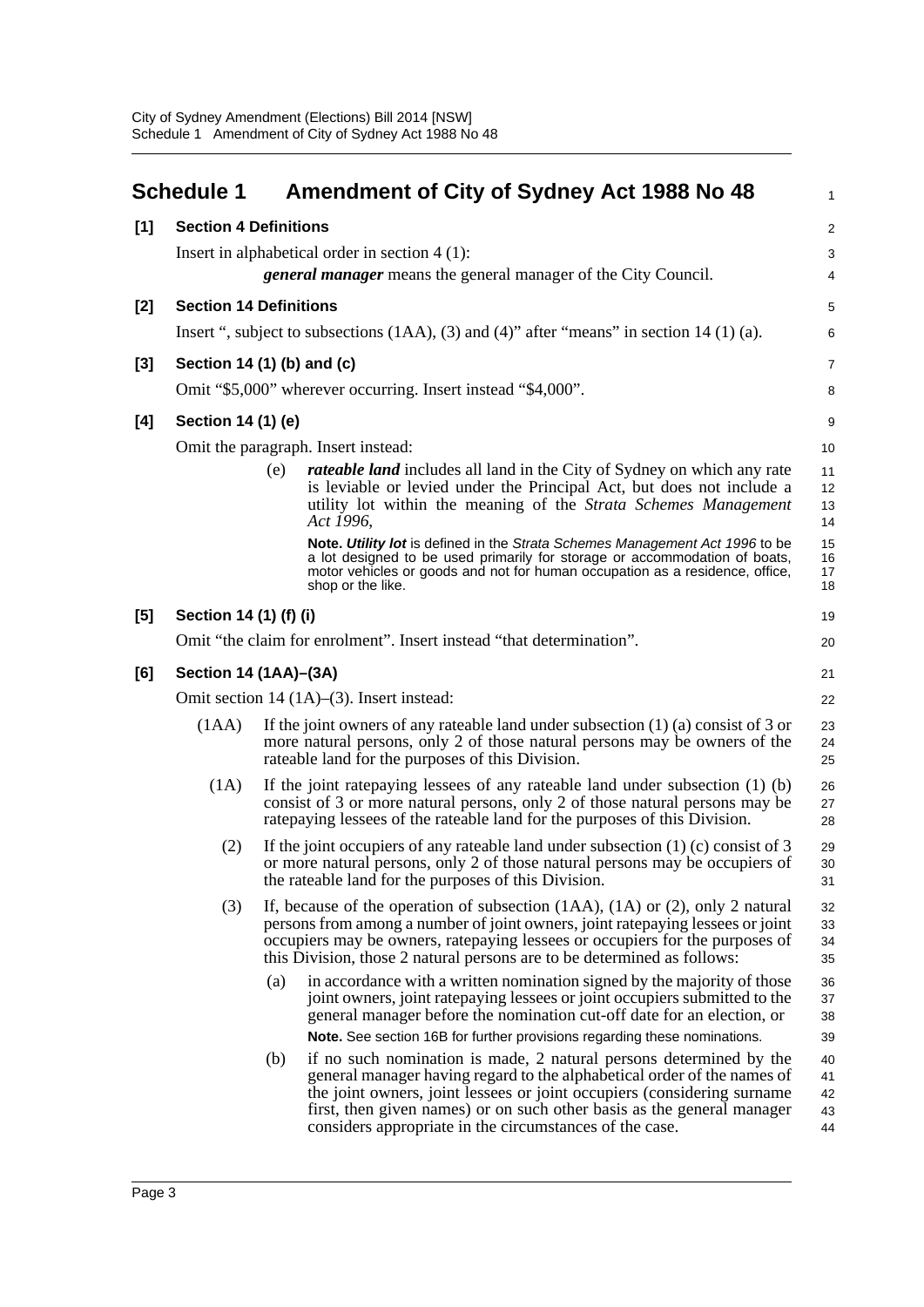|        |             | (3A)                  | If the joint owners, ratepaying lessees or occupiers of rateable land (within the<br>meaning of subsection $(1)$ ) consist of corporations or a combination of natural<br>persons and corporations (of at least one natural person and one corporation),<br>section $16AA(2)$ applies and has effect despite anything to the contrary in this<br>section. | 1<br>$\overline{2}$<br>$\mathsf 3$<br>$\overline{4}$<br>5 |
|--------|-------------|-----------------------|-----------------------------------------------------------------------------------------------------------------------------------------------------------------------------------------------------------------------------------------------------------------------------------------------------------------------------------------------------------|-----------------------------------------------------------|
| $[7]$  |             | Section 14 (4)        |                                                                                                                                                                                                                                                                                                                                                           | 6                                                         |
|        |             |                       | Omit section 14 (4). Insert instead:                                                                                                                                                                                                                                                                                                                      | $\overline{7}$                                            |
|        |             | (4)                   | Despite subsection (1), a person is not an owner, ratepaying lessee or occupier<br>of rateable land for the purposes of this Division merely because the person<br>owns, holds or occupies:                                                                                                                                                               | 8<br>$\boldsymbol{9}$<br>10                               |
|        |             |                       | a parcel of land designed, constructed or used solely or principally for<br>(a)<br>the parking of no more than 2 motor vehicles, or                                                                                                                                                                                                                       | 11<br>12                                                  |
|        |             |                       | a self-storage unit used for the storage of boats, motor vehicles or goods.<br>(b)                                                                                                                                                                                                                                                                        | 13                                                        |
| [8]    |             |                       | Section 14 (6) and (7)                                                                                                                                                                                                                                                                                                                                    | 14                                                        |
|        |             |                       | Insert after section $14(5)$ :                                                                                                                                                                                                                                                                                                                            | 15                                                        |
|        |             | (6)                   | Despite subsection $(3)$ (b), if a person referred to in that paragraph is:                                                                                                                                                                                                                                                                               | 16                                                        |
|        |             |                       | otherwise entitled to be enrolled under this Act, or<br>(a)                                                                                                                                                                                                                                                                                               | 17                                                        |
|        |             |                       | (b)<br>not entitled to vote at an election of members of the Legislative<br>Assembly or an election of members of the Commonwealth House of<br>Representatives,                                                                                                                                                                                           | 18<br>19<br>20                                            |
|        |             |                       | that person is to be disregarded for the purposes of that paragraph.                                                                                                                                                                                                                                                                                      | 21                                                        |
|        |             | (7)                   | In this section, <i>nomination cut-off date</i> , for an election, means the date that is<br>28 days before the closing date for the election.                                                                                                                                                                                                            | 22<br>23                                                  |
| [9]    |             |                       | Section 15 Right to be enrolled as an elector                                                                                                                                                                                                                                                                                                             | 24                                                        |
|        |             |                       | Omit "the person nominated" from section 15 (2).                                                                                                                                                                                                                                                                                                          | 25                                                        |
|        |             |                       | Insert instead "a person nominated or taken to have been nominated".                                                                                                                                                                                                                                                                                      | 26                                                        |
| [10]   |             |                       | Section 16 Provisions relating to right to be enrolled as an elector                                                                                                                                                                                                                                                                                      | 27                                                        |
|        |             |                       | Omit section 16 $(1)$ and $(5)$ .                                                                                                                                                                                                                                                                                                                         | 28                                                        |
| $[11]$ |             | <b>Section 16 (3)</b> |                                                                                                                                                                                                                                                                                                                                                           | 29                                                        |
|        |             |                       | Omit "for the purposes of this section". Insert instead "for the purposes of this Division".                                                                                                                                                                                                                                                              | 30                                                        |
| [12]   |             |                       | <b>Sections 16AA-16AC</b>                                                                                                                                                                                                                                                                                                                                 | 31                                                        |
|        |             |                       | Insert after section 16:                                                                                                                                                                                                                                                                                                                                  | 32                                                        |
|        | <b>16AA</b> |                       | <b>Corporations</b>                                                                                                                                                                                                                                                                                                                                       | 33                                                        |
|        |             | (1)                   | If a corporation is the sole owner, rate paying lessee or occupier of any rateable<br>land, the corporation may submit a nomination in writing to the general<br>manager of the names of 2 natural persons to be enrolled as electors instead of<br>the corporation.                                                                                      | 34<br>35<br>36<br>37                                      |
|        |             | (2)                   | If the joint owners, ratepaying lessees or occupiers of any rateable land consist<br>of corporations or a combination of natural persons and corporations (of at<br>least one natural person and one corporation), the majority of the joint owners,<br>ratepaying lessees or occupiers may submit a nomination in writing to the                         | 38<br>39<br>40<br>41                                      |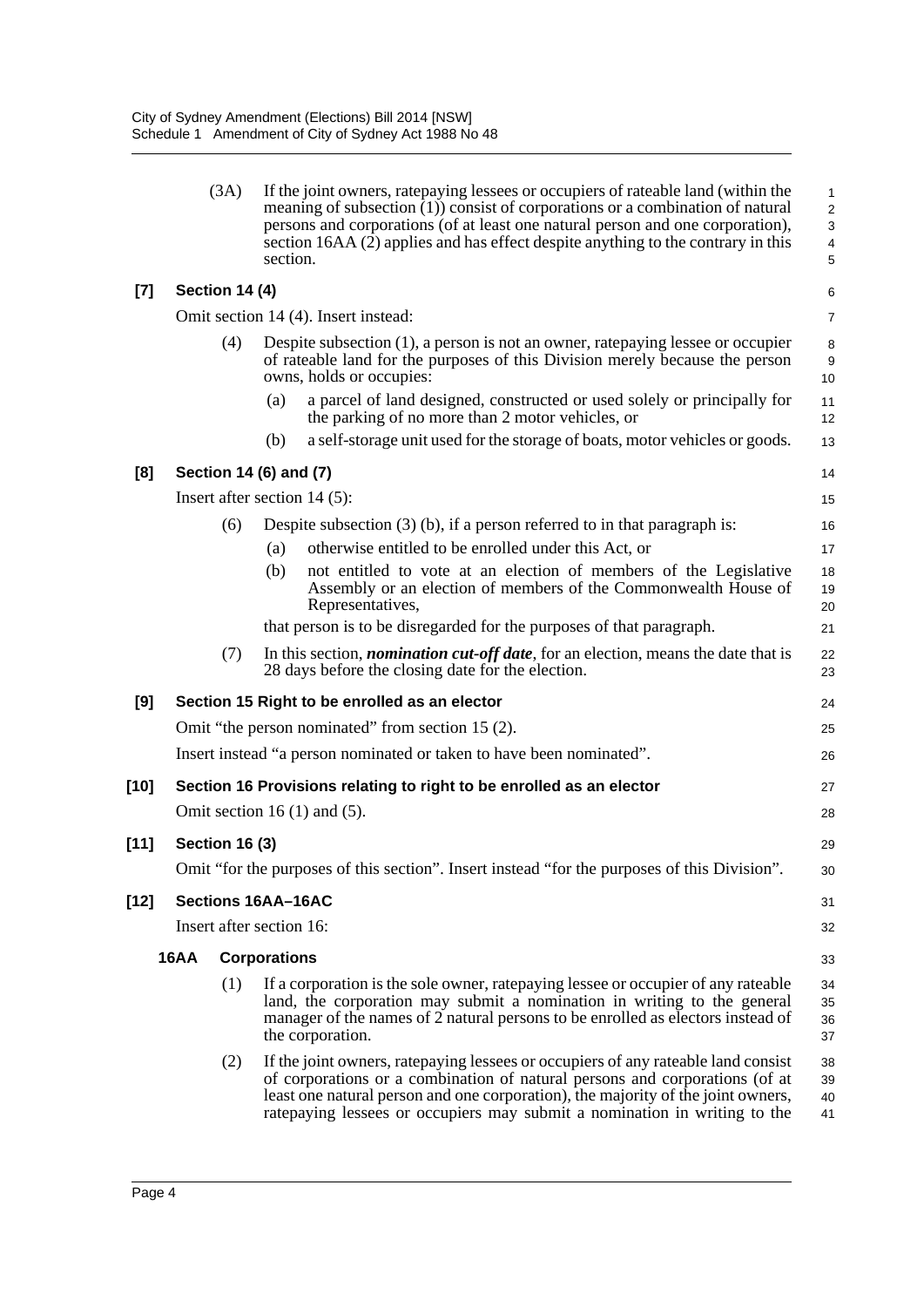**16AB** 

general manager of the names of 2 natural persons to be enrolled as electors instead of the joint owners, ratepaying lessees or occupiers.

1

|     |     |                                                                                                                                                                                                                                                                                           | instead of the joint owners, ratepaying lessees or occupiers.                                                                                                                                                                                                          | $\overline{c}$       |  |  |
|-----|-----|-------------------------------------------------------------------------------------------------------------------------------------------------------------------------------------------------------------------------------------------------------------------------------------------|------------------------------------------------------------------------------------------------------------------------------------------------------------------------------------------------------------------------------------------------------------------------|----------------------|--|--|
| (3) |     | A corporation may make a nomination or be part of a majority of joint owners,<br>ratepaying lessees or occupiers making a nomination under this section only<br>once, regardless of how many parcels of rateable land it owns, leases or<br>occupies or jointly owns, leases or occupies. |                                                                                                                                                                                                                                                                        |                      |  |  |
| (4) |     | A natural person nominated under this section is entitled to be enrolled as an<br>elector on the relevant roll.                                                                                                                                                                           |                                                                                                                                                                                                                                                                        |                      |  |  |
|     |     |                                                                                                                                                                                                                                                                                           | Nominations of electors by corporations                                                                                                                                                                                                                                | 9                    |  |  |
| (1) |     |                                                                                                                                                                                                                                                                                           | A person may not be nominated under section 16AA unless the person, at the<br>time of the nomination:                                                                                                                                                                  | 10<br>11             |  |  |
|     | (a) |                                                                                                                                                                                                                                                                                           | in relation to a nomination under section $16AA(1)$ —is a director or<br>company secretary (however styled) of the corporation, and                                                                                                                                    | 12<br>13             |  |  |
|     | (b) |                                                                                                                                                                                                                                                                                           | in relation to a nomination under section $16AA$ (2)—is a director or<br>company secretary (however styled) of the corporation (or any of the<br>corporations concerned) or is a joint owner, ratepaying lessee or<br>occupier of the rateable land (as relevant), and | 14<br>15<br>16<br>17 |  |  |
|     | (c) |                                                                                                                                                                                                                                                                                           | has reached 18 years of age or will attain the age of 18 years on or before<br>the date of the next ordinary election of councillors, and                                                                                                                              | 18<br>19             |  |  |
|     | (d) |                                                                                                                                                                                                                                                                                           | has consented in writing to be nominated, and                                                                                                                                                                                                                          | 20                   |  |  |
|     | (e) |                                                                                                                                                                                                                                                                                           | is entitled to vote at an election of members of the Legislative Assembly<br>or an election of members of the Commonwealth House of<br>Representatives, and                                                                                                            | 21<br>22<br>23       |  |  |
|     | (f) |                                                                                                                                                                                                                                                                                           | is not, for any other reason, already entitled to be enrolled as an elector<br>for the City of Sydney.                                                                                                                                                                 | 24<br>25             |  |  |
| (2) |     |                                                                                                                                                                                                                                                                                           | A nomination under section 16AA is revoked if:                                                                                                                                                                                                                         | 26                   |  |  |
|     | (a) |                                                                                                                                                                                                                                                                                           | the person nominated:                                                                                                                                                                                                                                                  | 27                   |  |  |
|     |     | (i)                                                                                                                                                                                                                                                                                       | in relation to a nomination under section $16AA(1)$ —ceases to be<br>a director or company secretary of the corporation, or                                                                                                                                            | 28<br>29             |  |  |
|     |     | (ii)                                                                                                                                                                                                                                                                                      | in relation to a nomination under section $16AA(2)$ —ceases to be<br>a director or company secretary of the corporation (or any of the<br>corporations concerned) or a joint owner, ratepaying lessee or<br>occupier of the rateable land (as relevant), or            | 30<br>31<br>32<br>33 |  |  |
|     |     | (iii)                                                                                                                                                                                                                                                                                     | dies, or                                                                                                                                                                                                                                                               | 34                   |  |  |
|     |     | (iv)                                                                                                                                                                                                                                                                                      | submits a notice of resignation to the general manager containing<br>the details required by the regulations (if any), or                                                                                                                                              | 35<br>36             |  |  |
|     |     | (v)                                                                                                                                                                                                                                                                                       | for any other reason becomes entitled to be enrolled as an elector<br>for the City of Sydney, or                                                                                                                                                                       | 37<br>38             |  |  |
|     | (b) | any), or                                                                                                                                                                                                                                                                                  | a notice of revocation is submitted by the corporation (or the majority<br>of the joint owners, ratepaying lessees or occupiers concerned) to the<br>general manager containing the details required by the regulations (if                                            | 39<br>40<br>41<br>42 |  |  |
|     | (c) |                                                                                                                                                                                                                                                                                           | the entitlement to be enrolled under section 16AA ceases to exist.                                                                                                                                                                                                     | 43                   |  |  |
| (3) |     |                                                                                                                                                                                                                                                                                           | If the general manager receives a nomination under section 16AA in respect<br>of any rateable land in respect of which 2 persons have already been                                                                                                                     | 44<br>45             |  |  |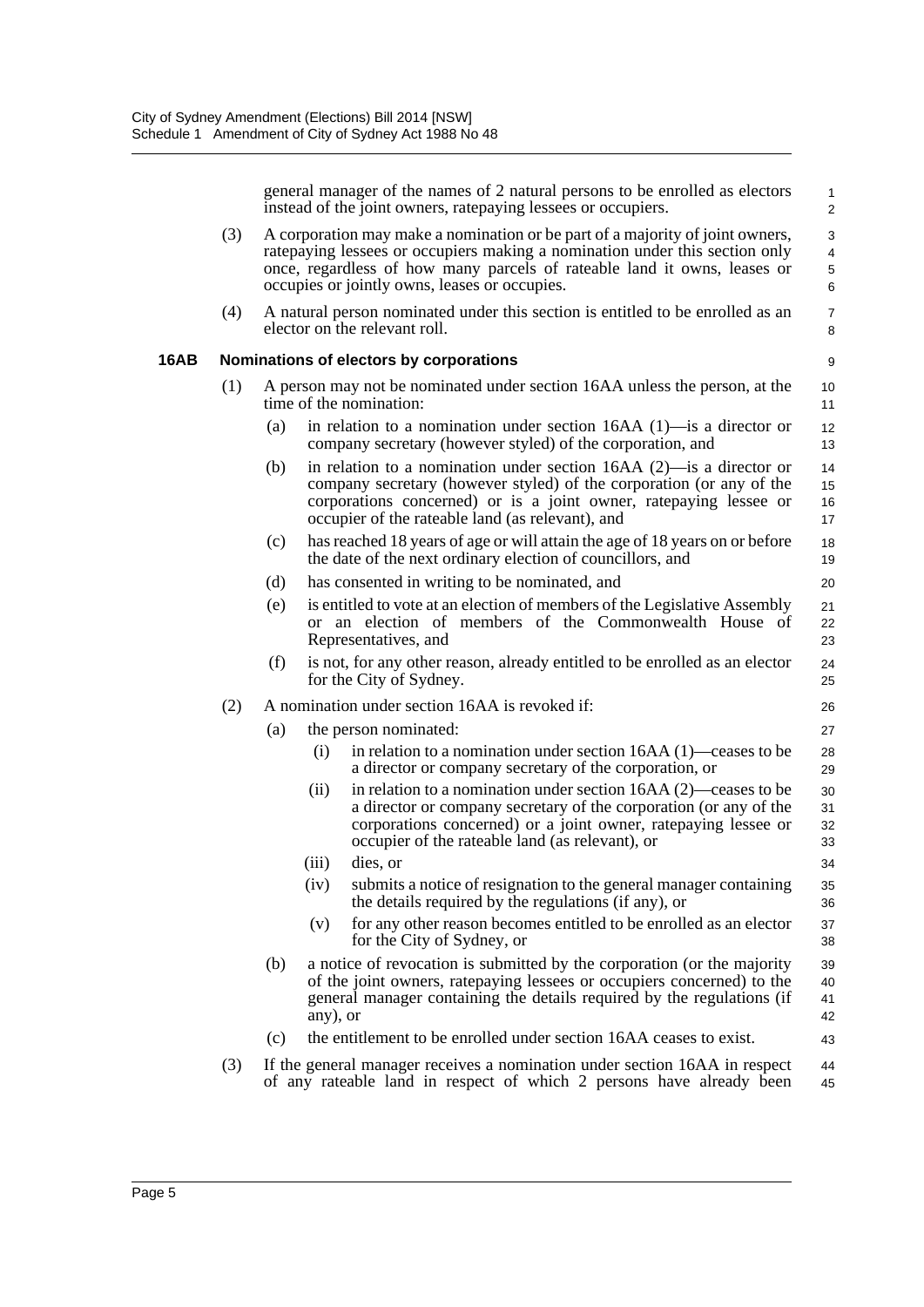nominated and the corporation (or the joint owners, ratepaying lessees or occupiers concerned):

12

43

47

- (a) nominates one natural person but does not revoke the nomination of either of the 2 people previously nominated—the general manager must refuse to accept the nomination, or
- (b) nominates 2 natural persons—the nomination is taken to revoke all previous nominations.
- (4) If the general manager refuses to accept a nomination under subsection (3) (a), he or she must advise the corporation (or the joint owners, ratepaying lessees or occupiers concerned) that submitted the nomination of that refusal and give reasons for the refusal. 10 11

#### **16AC Deeming of nomination of electors on behalf of corporations**

- (1) This section applies if a corporation is the sole owner, ratepaying lessee or occupier of any rateable land in the City of Sydney and the general manager has not received by the nomination cut-off date for an election a nomination in writing under section 16AA made by the corporation of 2 natural persons who are to be taken to be entitled to be enrolled as an elector instead of the corporation. 13 14 15 16 17 18
- (2) If the corporation has validly nominated one natural person by that nomination cut-off date, the following person is taken to have been nominated by the corporation under section 16AA as the second natural person who is to be entitled to be enrolled as an elector instead of the corporation: 19 20 21 22
	- (a) the company secretary (however styled) of the corporation or, if there is more than one company secretary, the company secretary whose name appears first in an alphabetical list of the names of the company secretaries (however styled) of the corporation, 23 24 25 26
	- (b) if the corporation's sole eligible company secretary is the validly nominated person or no company secretary is entitled to be enrolled as an elector—the director (however styled) of the corporation whose name appears first in an alphabetical list of the names of the directors (however styled) of the corporation. 27 28 29 30 31
- (3) If the corporation has not validly nominated any natural persons by that nomination cut-off date, the first 2 persons from a list comprised in the following manner are taken to have been nominated by the corporation under section 16AA: 32 33 34 35
	- (a) first, the name of the company secretary or the names of the company secretaries (however styled) of the corporation listed in alphabetical order, 36 37 38
	- (b) then, the names of the directors (however styled) of the corporation listed in alphabetical order. 39 40
- (4) Despite subsections (2) and (3), if a person who is taken to have been nominated by the corporation under one of those subsections is: 41 42
	- (a) otherwise entitled to be enrolled under this Act, or
	- (b) not entitled to vote at an election of members of the Legislative Assembly or an election of members of the Commonwealth House of Representatives, 44 45 46

that person is to be disregarded for the purposes of the subsection.

(5) Information that is available from the Australian Securities and Investments Commission concerning the name, address and age of the persons specified in 48 49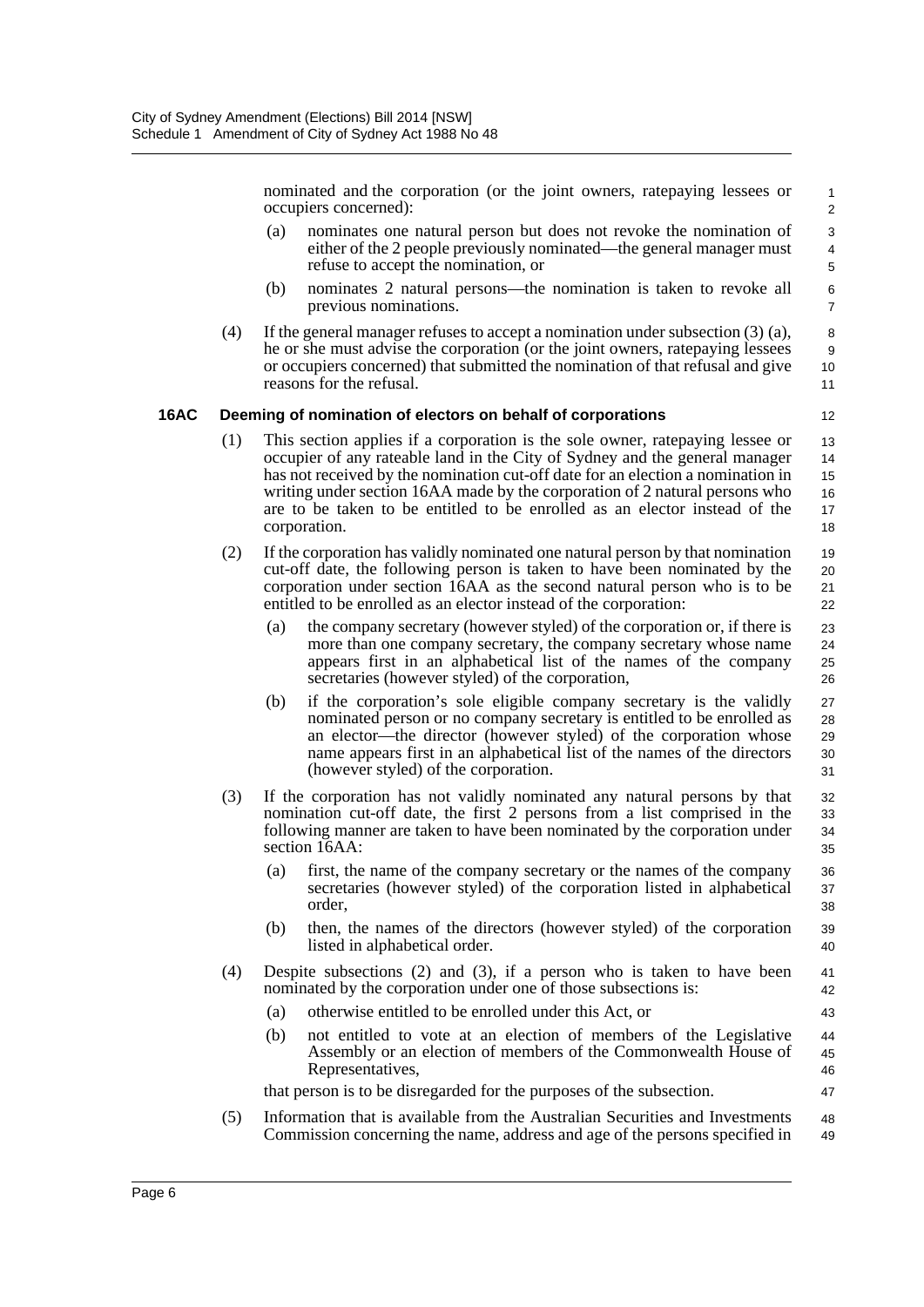|     |                           | section. | subsections (2) and (3) may be collected and used for the purposes of this                                                                                                                                               | $\mathbf{1}$<br>$\overline{2}$ |
|-----|---------------------------|----------|--------------------------------------------------------------------------------------------------------------------------------------------------------------------------------------------------------------------------|--------------------------------|
|     | (6)                       |          | The general manager must advise the corporation in writing of any person who<br>has been enrolled as a nominee of the corporation under this section.                                                                    | 3<br>4                         |
|     | (7)                       |          | In any alphabetical list of names for the purposes of this section, surnames are<br>to be considered before given names.                                                                                                 | $\mathbf 5$<br>6               |
|     | (8)                       |          | In this section, <i>nomination cut-off date</i> , for an election, means the date that is<br>28 days before the closing date for the election.                                                                           | $\overline{7}$<br>8            |
|     | <b>Section 16B</b>        |          |                                                                                                                                                                                                                          | 9                              |
|     | Insert after section 16A: |          |                                                                                                                                                                                                                          | 10                             |
| 16B |                           |          | Nominations where more than 2 owners, 2 ratepaying lessees or 2 occupiers-<br>other than corporations                                                                                                                    | 11<br>$12 \overline{ }$        |
|     | (1)                       |          | This section applies in relation to a nomination made under section $14(3)(a)$<br>$(a$ <i>nomination</i> $).$                                                                                                            | 13<br>14                       |
|     | (2)                       |          | A person may not be nominated unless the person:                                                                                                                                                                         | 15                             |
|     |                           | (a)      | has reached 18 years of age or will attain the age of 18 years on or before<br>the date of the next ordinary election of councillors, and                                                                                | 16<br>17                       |
|     |                           | (b)      | has consented in writing to be nominated, and                                                                                                                                                                            | 18                             |
|     |                           | (c)      | is entitled to vote at an election of members of the Legislative Assembly<br>or an election of members of the Commonwealth House of<br>Representatives, and                                                              | 19<br>20<br>21                 |
|     |                           | (d)      | is not, for any other reason, already entitled to be enrolled as an elector<br>for the City of Sydney.                                                                                                                   | 22<br>23                       |
|     | (3)                       |          | A nomination is revoked if:                                                                                                                                                                                              | 24                             |
|     |                           | (a)      | a person nominated:                                                                                                                                                                                                      | 25                             |
|     |                           |          | (i)<br>dies, or                                                                                                                                                                                                          | 26                             |
|     |                           |          | submits a notice of resignation to the general manager containing<br>(ii)<br>the details required by the regulations (if any), or                                                                                        | 27<br>28                       |
|     |                           |          | for any other reason becomes entitled to be enrolled as an elector<br>(iii)<br>for the City of Sydney, or                                                                                                                | 29<br>30                       |
|     |                           | (b)      | a notice of revocation made by the majority of the joint owners,<br>ratepaying lessees or occupiers is submitted to the general manager<br>containing the details required by the regulations (if any), or               | 31<br>32<br>33                 |
|     |                           | (c)      | the entitlement under section 15 ceases to exist.                                                                                                                                                                        | 34                             |
|     | (4)                       |          | If the general manager receives a nomination in respect of any rateable land in<br>respect of which 2 persons have already been nominated and the nomination:                                                            | 35<br>36                       |
|     |                           | (a)      | nominates one person but does not revoke the nomination of either of<br>the 2 people previously nominated—the general manager must refuse to<br>accept the nomination, or                                                | 37<br>38<br>39                 |
|     |                           | (b)      | nominates 2 persons—the nomination is taken to revoke all previous<br>nominations.                                                                                                                                       | 40<br>41                       |
|     | (5)                       |          | If the general manager refuses to accept a nomination under subsection $(4)$ $(a)$ ,<br>he or she must advise the owners, ratepaying lessees or occupiers concerned<br>of that refusal and give reasons for the refusal. | 42<br>43<br>44                 |

 $[13]$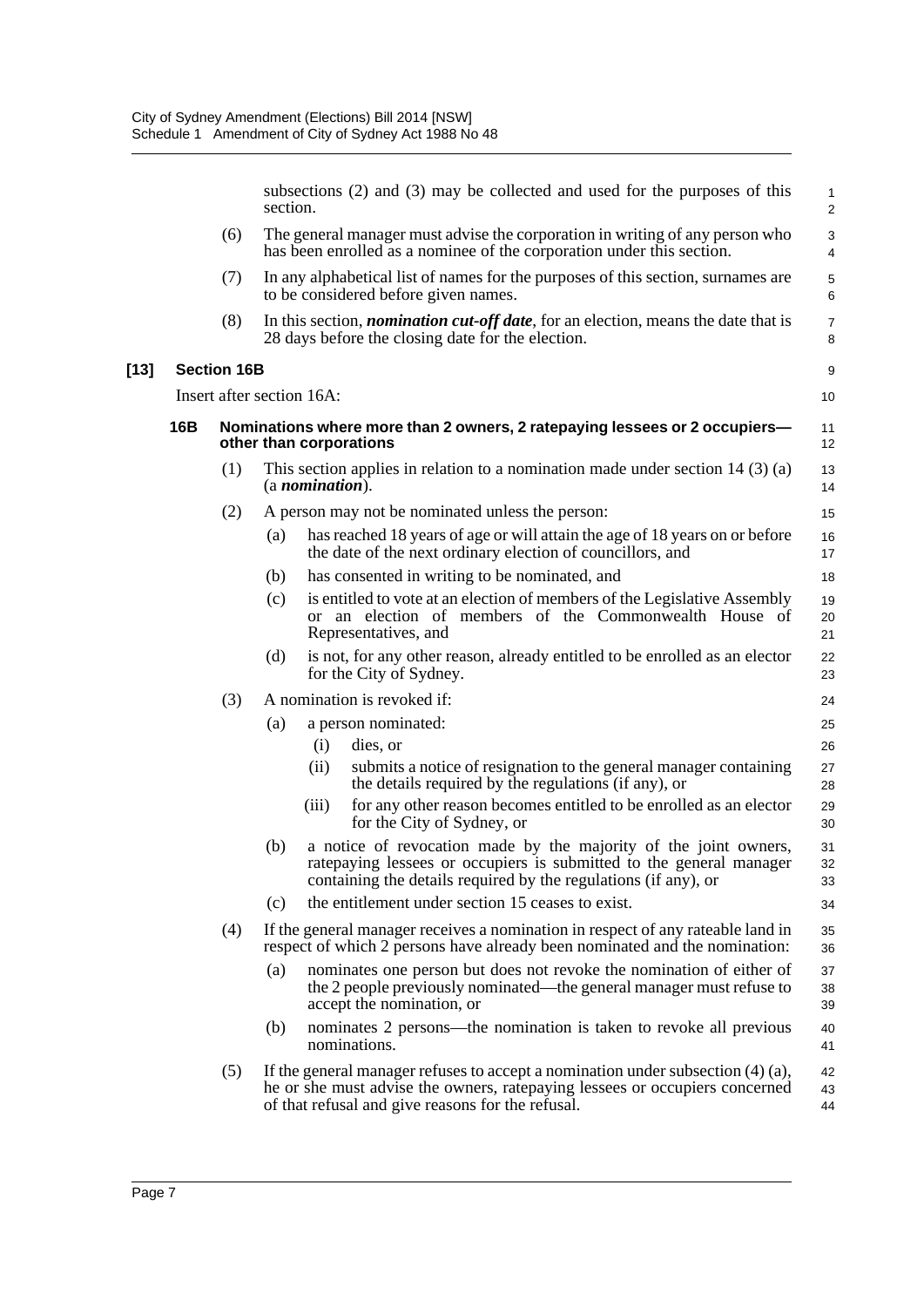| $[14]$ | Sections 18A-18E |                                                                                                        |                                                                                                                                                                                                                                                                            |                                     |  |  |
|--------|------------------|--------------------------------------------------------------------------------------------------------|----------------------------------------------------------------------------------------------------------------------------------------------------------------------------------------------------------------------------------------------------------------------------|-------------------------------------|--|--|
|        |                  | Omit sections 18A-18C. Insert instead:                                                                 |                                                                                                                                                                                                                                                                            |                                     |  |  |
|        | <b>18A</b>       | General manager to prepare roll of non-resident owners and roll of occupiers<br>and ratepaying lessees |                                                                                                                                                                                                                                                                            |                                     |  |  |
|        |                  | (1)                                                                                                    | As soon as is practicable after the roll of non-resident owners of rateable land<br>and the roll of occupiers and ratepaying lessees for an election lapses, the<br>general manager is to prepare for the next election the following rolls and keep<br>the rolls updated: | 5<br>$\,6\,$<br>$\overline{7}$<br>8 |  |  |
|        |                  |                                                                                                        | <i>the roll of non-resident owners of rateable land, being a roll of persons</i><br>(a)<br>who are entitled to be enrolled as electors as owners of rateable land in<br>the City of Sydney,                                                                                | $\boldsymbol{9}$<br>10<br>11        |  |  |
|        |                  |                                                                                                        | <i>the roll of occupiers and ratepaying lessees, being a roll of persons</i><br>(b)<br>who are entitled to be enrolled as electors as ratepaying lessees or<br>occupiers of rateable land in the City of Sydney.                                                           | 12<br>13<br>14                      |  |  |
|        |                  | (2)                                                                                                    | The general manager is to use the non-residential roll electoral information<br>register kept under section 18D as the basis for the rolls prepared under this<br>section.                                                                                                 | 15<br>16<br>17                      |  |  |
|        |                  | (3)                                                                                                    | Sections 299 and 300 of the Principal Act do not apply to any election for the<br>City of Sydney.                                                                                                                                                                          | 18<br>19                            |  |  |
|        |                  | (4)                                                                                                    | The general manager must ensure that the address of a person who is a silent<br>elector under a law of the State or of the Commonwealth is not entered on any<br>roll prepared under this section.                                                                         | 20<br>21<br>22                      |  |  |
|        | 18B              |                                                                                                        | Electoral Commissioner to verify non-residential rolls of electors                                                                                                                                                                                                         | 23                                  |  |  |
|        |                  | (1)                                                                                                    | As soon as practicable after the closing date for an election for the City of<br>Sydney, the general manager must provide the Electoral Commissioner with<br>the roll of non-resident owners of rateable land and the roll of occupiers and<br>rate paying lessees.        | 24<br>25<br>26<br>27                |  |  |
|        |                  | (2)                                                                                                    | The Electoral Commissioner is to review those rolls and is to notify the general<br>manager if any person on either of those rolls:                                                                                                                                        | 28<br>29                            |  |  |
|        |                  |                                                                                                        | will not be of or above the age of 18 years on the polling day of the<br>(a)<br>election, or                                                                                                                                                                               | 30<br>31                            |  |  |
|        |                  |                                                                                                        | is not entitled to vote at an election of members of the Legislative<br>(b)<br>Assembly or an election of members of the Commonwealth House of<br>Representatives, or                                                                                                      | 32<br>33<br>34                      |  |  |
|        |                  |                                                                                                        | is a silent elector under a law of the State or of the Commonwealth, or<br>(c)                                                                                                                                                                                             | 35                                  |  |  |
|        |                  |                                                                                                        | (d)<br>does not reside at the address shown for the person on the roll<br>concerned, but resides at another address, or                                                                                                                                                    | 36<br>37                            |  |  |
|        |                  |                                                                                                        | without limiting paragraph (d), does not reside at the address shown for<br>(e)<br>the person on the roll concerned, but resides at an address in the City of<br>Sydney and, for that reason, is entitled to be enrolled as a resident of the<br>City of Sydney.           | 38<br>39<br>40<br>41                |  |  |
|        |                  | (3)                                                                                                    | If the general manager receives such a notification from the Electoral<br>Commissioner, the general manager is to correct the roll:                                                                                                                                        | 42<br>43                            |  |  |
|        |                  |                                                                                                        | in the case of a person who will not be of or above the age of 18 years<br>(a)<br>on the polling day of the election or who is not entitled to vote at an<br>election of members of the Legislative Assembly or an election of                                             | 44<br>45<br>46                      |  |  |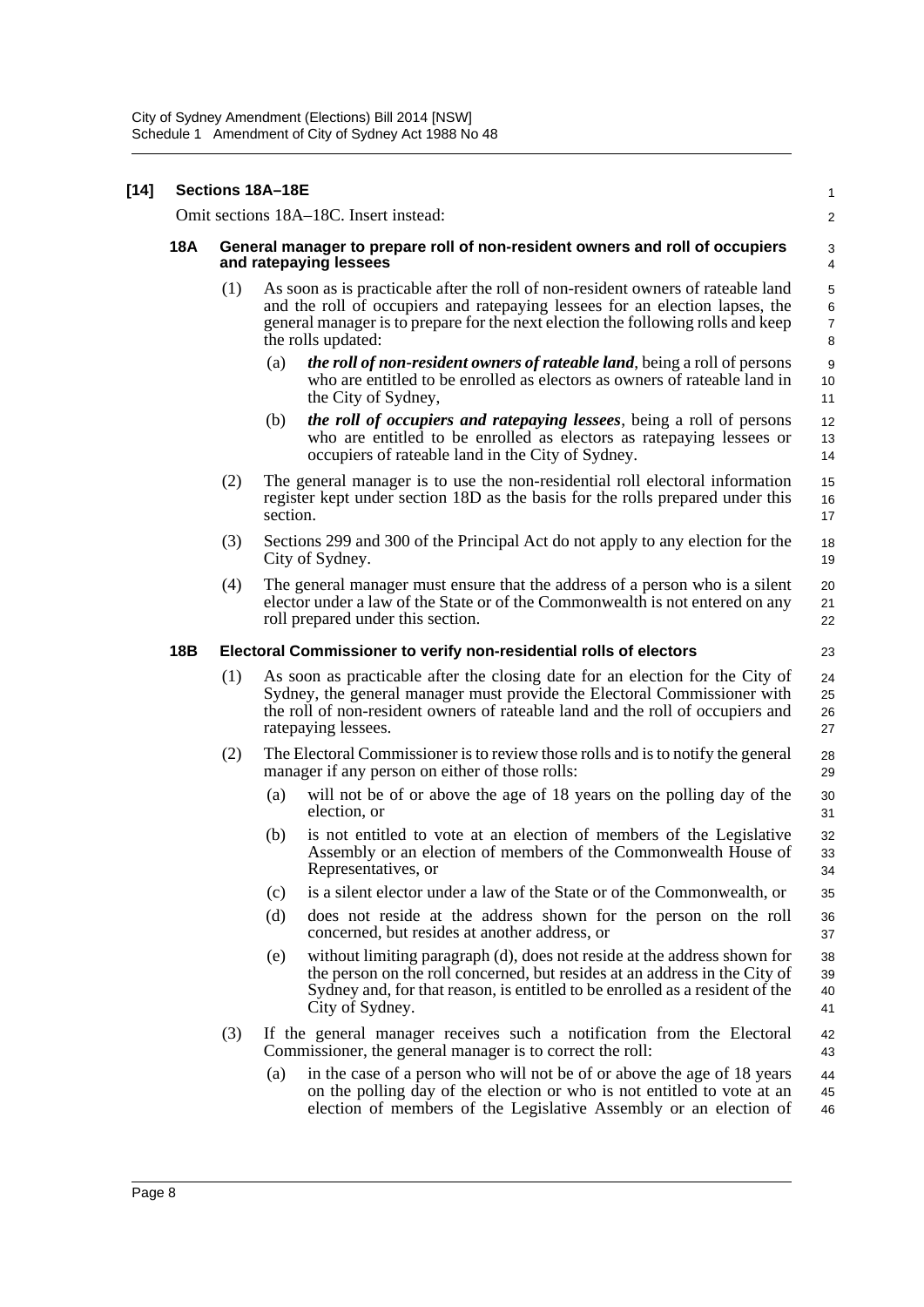members of the Commonwealth House of Representatives—by removing the name of the person, and

33

36 37

40

43

- (b) in the case of a person who is a resident of the City of Sydney—by removing the name of the person, and
- (c) in the case of a person who is a silent elector—by removing the residential address of the silent elector, and
- (d) in the case of a person who does not reside at the address shown for the person on the roll concerned, but resides at another address—by replacing the incorrect residential address with the correct residential address of the person.
- (4) For the avoidance of doubt, if the general manager removes the name of a person under subsection (3) (a) or (b) that was recorded on a roll by operation of section 14 (3) (b) or 16AC, the general manager is not to insert the name of any other person on that roll in that person's place.
- (5) The costs of the Electoral Commissioner with respect to the carrying out of any function under this section are to be met by the City Council and are recoverable from the City Council as a debt. Any dispute as to the amount of those costs is to be determined by the Chief Executive of the Office of Local Government. 15 16 17 18 19

#### **18C Confirmation of non-residential rolls of electors**

- (1) As soon as practicable after correcting the roll of non-resident owners of rateable land and the roll of occupiers and ratepaying lessees under section 18B (3) (if required), the general manager is to confirm the rolls.
- (2) References in section 301 of the Principal Act to the non-residential roll prepared and confirmed under section 299 for the area and the roll of occupiers and ratepaying lessees prepared and confirmed under section 300 for the area are, in the operation of that section in respect of the City of Sydney, to be read as references to, respectively, the roll of non-resident owners of rateable land and the roll of occupiers and ratepaying lessees prepared and confirmed under this Act. 24 25 26 27 28 29 30
- (3) A roll prepared and confirmed under this Act lapses after the election for which it is prepared and confirmed. 31 32

#### **18D Non-residential roll electoral information register**

- (1) The general manager is to keep and maintain records of the following in a non-residential roll electoral information register (the *Register*): 34 35
	- (a) persons entitled to be enrolled under section 15  $(1)$  (a) and (b),
	- (b) persons nominated to be enrolled under section 16AA,
	- (c) persons who may be taken to be entitled to be enrolled under section 16AC. 38 39

#### (2) The Register is to include:

- (a) the surname, given name or names, date of birth and sex of each such person, and 41 42
- (b) the residential address of the person, and
- (c) whether the person is a silent elector under a law of the State or of the Commonwealth, and 44 45
- (d) any other particulars that the general manager considers necessary to carry out his or her functions under this Act, and 46 47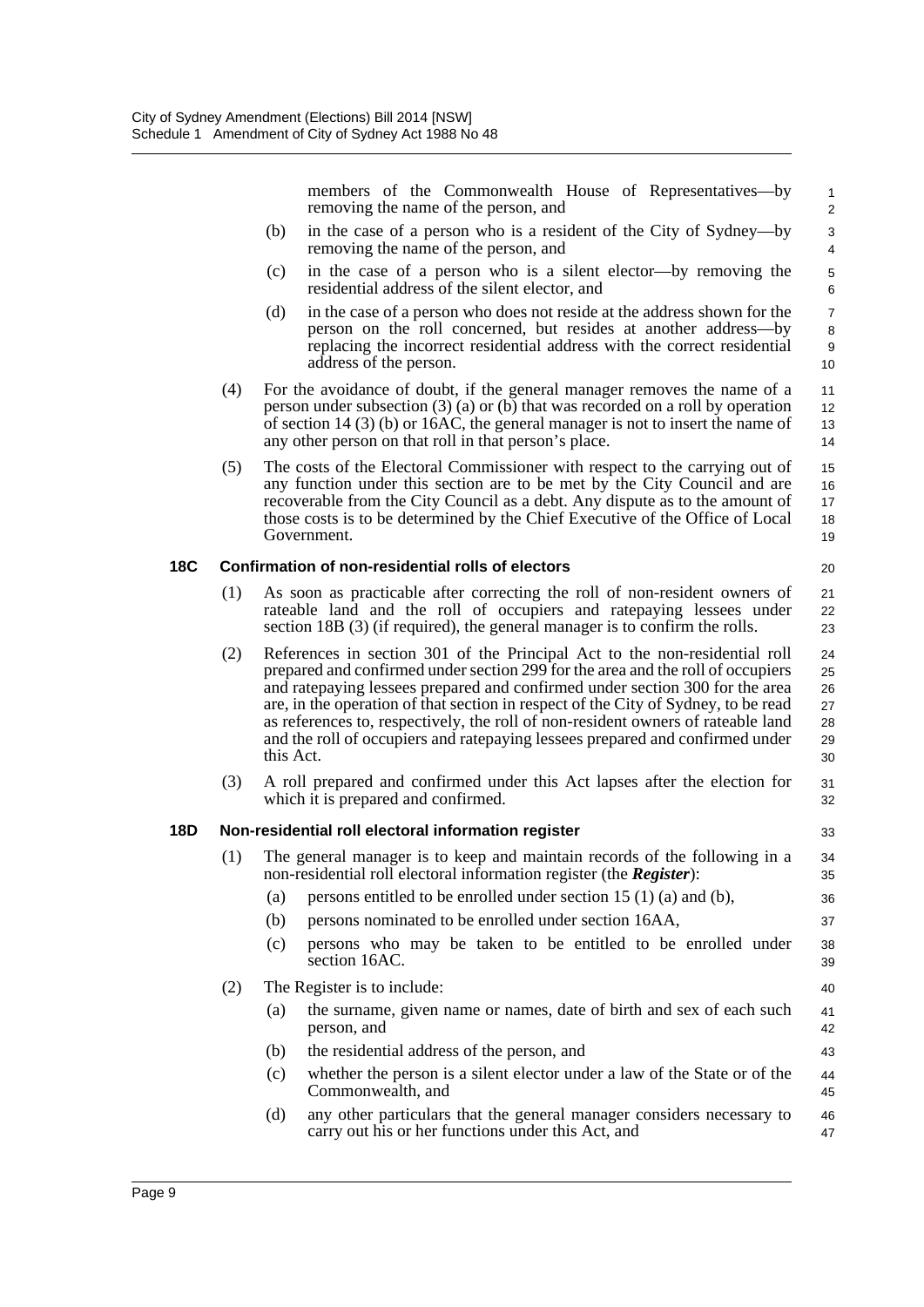|     |     | (e)      | any other particulars of a kind as are prescribed by the regulations.                                                                                                                                                                                                                                                | $\mathbf{1}$             |
|-----|-----|----------|----------------------------------------------------------------------------------------------------------------------------------------------------------------------------------------------------------------------------------------------------------------------------------------------------------------------|--------------------------|
|     | (3) |          | The Register is to be kept in an electronic form.                                                                                                                                                                                                                                                                    | $\overline{2}$           |
|     | (4) |          | The general manager must maintain and regularly revise the Register to ensure<br>that it is accurate.                                                                                                                                                                                                                | 3<br>4                   |
|     | (5) |          | The general manager must ensure that the Register is not available for public<br>inspection.                                                                                                                                                                                                                         | $\mathbf 5$<br>6         |
|     | (6) |          | The general manager, or a member of staff of the City Council who is<br>authorised by the general manager, may require any of the following persons<br>to answer questions regarding the enrolment of persons under this Act:                                                                                        | $\overline{7}$<br>8<br>9 |
|     |     | (a)      | an owner of rateable land in the City of Sydney,                                                                                                                                                                                                                                                                     | 10                       |
|     |     | (b)      | a rate paying lessee or an occupier of rateable land in the City of Sydney,                                                                                                                                                                                                                                          | 11                       |
|     |     | (c)      | a person in charge of, or who is the agent for the owner of, rateable land<br>in the City of Sydney,                                                                                                                                                                                                                 | 12<br>13                 |
|     |     | (d)      | a resident of the City of Sydney.                                                                                                                                                                                                                                                                                    | 14                       |
|     | (7) |          | A person must not:                                                                                                                                                                                                                                                                                                   | 15                       |
|     |     | (a)      | without reasonable excuse, refuse or fail to answer such a question, or                                                                                                                                                                                                                                              | 16                       |
|     |     | (b)      | give an answer to such a question that the person knows is false or<br>misleading in a material particular.                                                                                                                                                                                                          | 17<br>18                 |
|     |     |          | Maximum penalty: 20 penalty units.                                                                                                                                                                                                                                                                                   | 19                       |
|     | (8) |          | The general manager may request the assistance of the Electoral<br>Commissioner, and the Electoral Commissioner is to provide that assistance,<br>in ascertaining the following information concerning a person who the general<br>manager believes is entitled to be enrolled as an elector for the City of Sydney: | 20<br>21<br>22<br>23     |
|     |     | (a)      | the age of the person,                                                                                                                                                                                                                                                                                               | 24                       |
|     |     | (b)      | the residential address of the person,                                                                                                                                                                                                                                                                               | 25                       |
|     |     | (c)      | whether the person is entitled to vote at an election of members of the<br>Legislative Assembly or an election of members of the Commonwealth<br>House of Representatives,                                                                                                                                           | 26<br>27<br>28           |
|     |     | (d)      | whether the person is a silent elector under a law of the State or of the<br>Commonwealth,                                                                                                                                                                                                                           | 29<br>30                 |
|     |     | (e)      | other information that the regulations may prescribe.                                                                                                                                                                                                                                                                | 31                       |
| 18E |     |          | <b>Enrolment letters</b>                                                                                                                                                                                                                                                                                             | 32                       |
|     | (1) | section. | The general manager must, at least 90 days before the closing date for an<br>election for the City of Sydney, send enrolment letters in accordance with this                                                                                                                                                         | 33<br>34<br>35           |
|     | (2) |          | The general manager must send an enrolment letter addressed to each person<br>who the general manager believes is entitled to be enrolled on a<br>non-residential roll stating the following:                                                                                                                        | 36<br>37<br>38           |
|     |     | (a)      | that an election for the City of Sydney is to be held,                                                                                                                                                                                                                                                               | 39                       |
|     |     | (b)      | the date the election is to be held,                                                                                                                                                                                                                                                                                 | 40                       |
|     |     | (c)      | that, in the opinion of the general manager, the person the enrolment<br>letter is addressed to is entitled to be enrolled as an elector on the roll of<br>non-resident owners of rateable land or the roll of occupiers and<br>ratepaying lessees for the election,                                                 | 41<br>42<br>43<br>44     |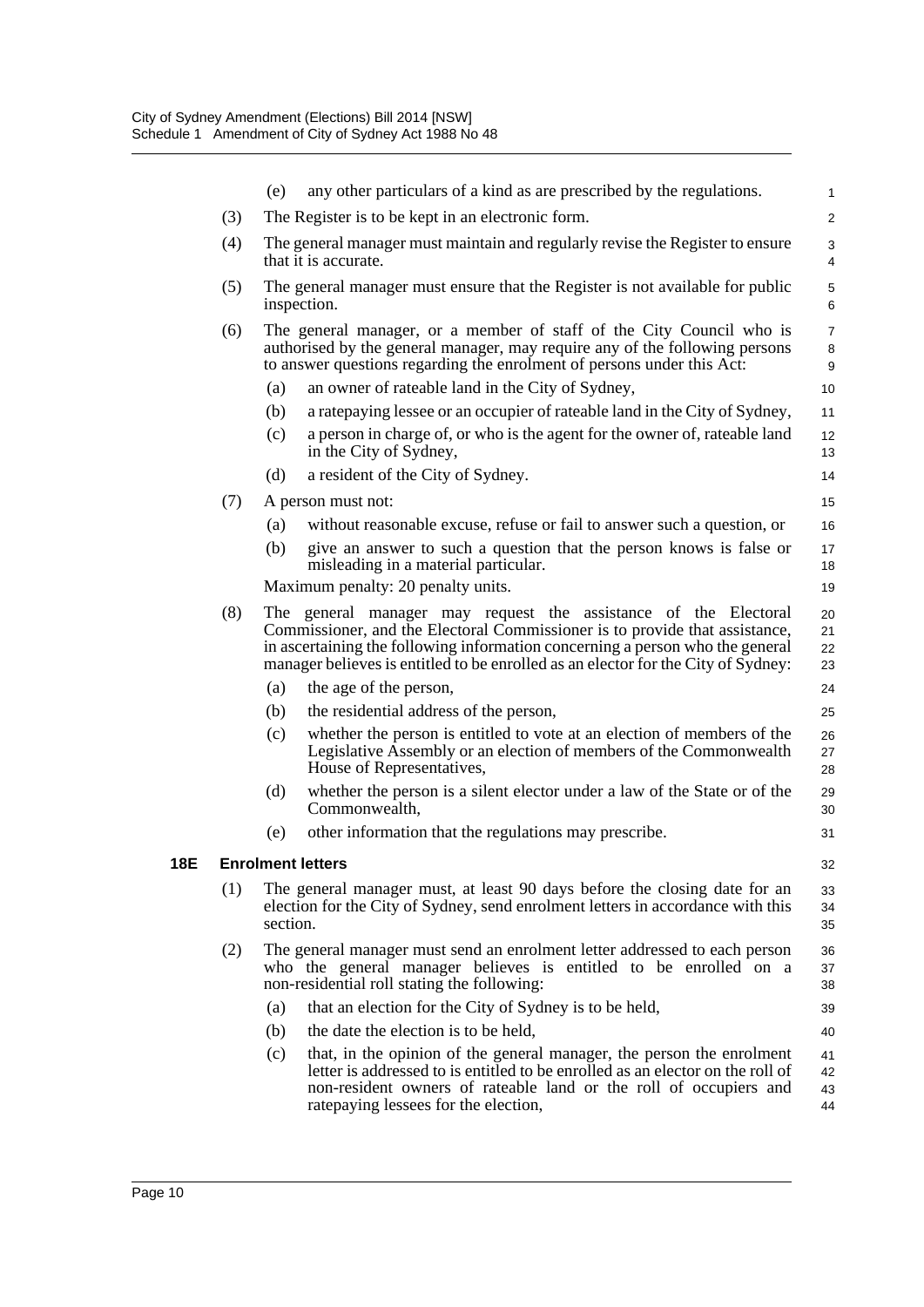|        |            |          | (d) | that the person will be enrolled on such a roll on the date prescribed for<br>the closing of the roll of electors for the election,                                                                                                                                                                                                                                                                         | 1<br>$\overline{\mathbf{c}}$                              |
|--------|------------|----------|-----|-------------------------------------------------------------------------------------------------------------------------------------------------------------------------------------------------------------------------------------------------------------------------------------------------------------------------------------------------------------------------------------------------------------|-----------------------------------------------------------|
|        |            |          | (e) | that, in relation to a natural person who the general manager believes is<br>entitled to be enrolled as nominee of a corporation under section 16AC,<br>the person will be enrolled on such a roll as the nominee of the<br>corporation unless, at least 28 days before the date prescribed for the<br>closing of the roll of electors for the election, another person is<br>nominated by the corporation, | 3<br>4<br>5<br>$\begin{array}{c} 6 \\ 7 \end{array}$<br>8 |
|        |            |          | (f) | the date prescribed for the closing of the roll of electors for the election.                                                                                                                                                                                                                                                                                                                               | 9                                                         |
|        |            | (3)      |     | The general manager is also to send a letter to each corporation that the general<br>manager believes is the sole owner, ratepaying lessee or occupier of rateable<br>land in the City of Sydney stating the following:                                                                                                                                                                                     | 10<br>11<br>12                                            |
|        |            |          | (a) | that an election for the City of Sydney is to be held,                                                                                                                                                                                                                                                                                                                                                      | 13                                                        |
|        |            |          | (b) | the date the election is to be held,                                                                                                                                                                                                                                                                                                                                                                        | 14                                                        |
|        |            |          | (c) | that, in the opinion of the general manager, the corporation the<br>enrolment letter is addressed to is entitled to nominate 2 natural persons<br>to be enrolled instead of the corporation,                                                                                                                                                                                                                | 15<br>16<br>17                                            |
|        |            |          | (d) | if the corporation has not already made such a nomination—that<br>2 natural persons who the general manager believes are entitled to be<br>enrolled as nominees of a corporation under section 16AC will be<br>enrolled unless, at least 28 days before the date prescribed for the<br>closing of the roll of electors for the election, 2 natural persons are<br>nominated by the corporation,             | 18<br>19<br>20<br>21<br>22<br>23                          |
|        |            |          | (e) | the date prescribed for the closing of the roll of electors for the election.                                                                                                                                                                                                                                                                                                                               | 24                                                        |
|        |            | (4)      |     | In this section, <i>non-residential roll</i> means the roll of non-resident owners of<br>rateable land or the roll of occupiers and rate paying lessees.                                                                                                                                                                                                                                                    | 25<br>26                                                  |
|        | <b>18F</b> | register |     | City Council may engage service providers to assist with electoral rolls and                                                                                                                                                                                                                                                                                                                                | 27<br>28                                                  |
|        |            |          |     | The City Council may engage a person or body to assist the general manager<br>in the carrying out of the general manager's functions under this Division in<br>relation to the following:                                                                                                                                                                                                                   | 29<br>30<br>31                                            |
|        |            |          | (a) | the preparation of rolls for elections,                                                                                                                                                                                                                                                                                                                                                                     | 32                                                        |
|        |            |          | (b) | the keeping and maintenance of the non-residential roll electoral<br>information register.                                                                                                                                                                                                                                                                                                                  | 33<br>34                                                  |
| $[15]$ |            |          |     | Sections 40 (4) and 51J (3) (b) and clause 4 (1) of Schedule 1                                                                                                                                                                                                                                                                                                                                              | 35                                                        |
|        |            |          |     | Omit "general manager of the City Council" wherever occurring.                                                                                                                                                                                                                                                                                                                                              | 36                                                        |
|        |            |          |     | Insert instead "general manager".                                                                                                                                                                                                                                                                                                                                                                           | 37                                                        |
| $[16]$ |            |          |     | <b>Section 58 Regulations</b>                                                                                                                                                                                                                                                                                                                                                                               | 38                                                        |
|        |            |          |     | Insert after section 58 $(2)$ (g):                                                                                                                                                                                                                                                                                                                                                                          | 39                                                        |
|        |            |          | (h) | elections for the City of Sydney,                                                                                                                                                                                                                                                                                                                                                                           | 40                                                        |
|        |            |          |     |                                                                                                                                                                                                                                                                                                                                                                                                             |                                                           |